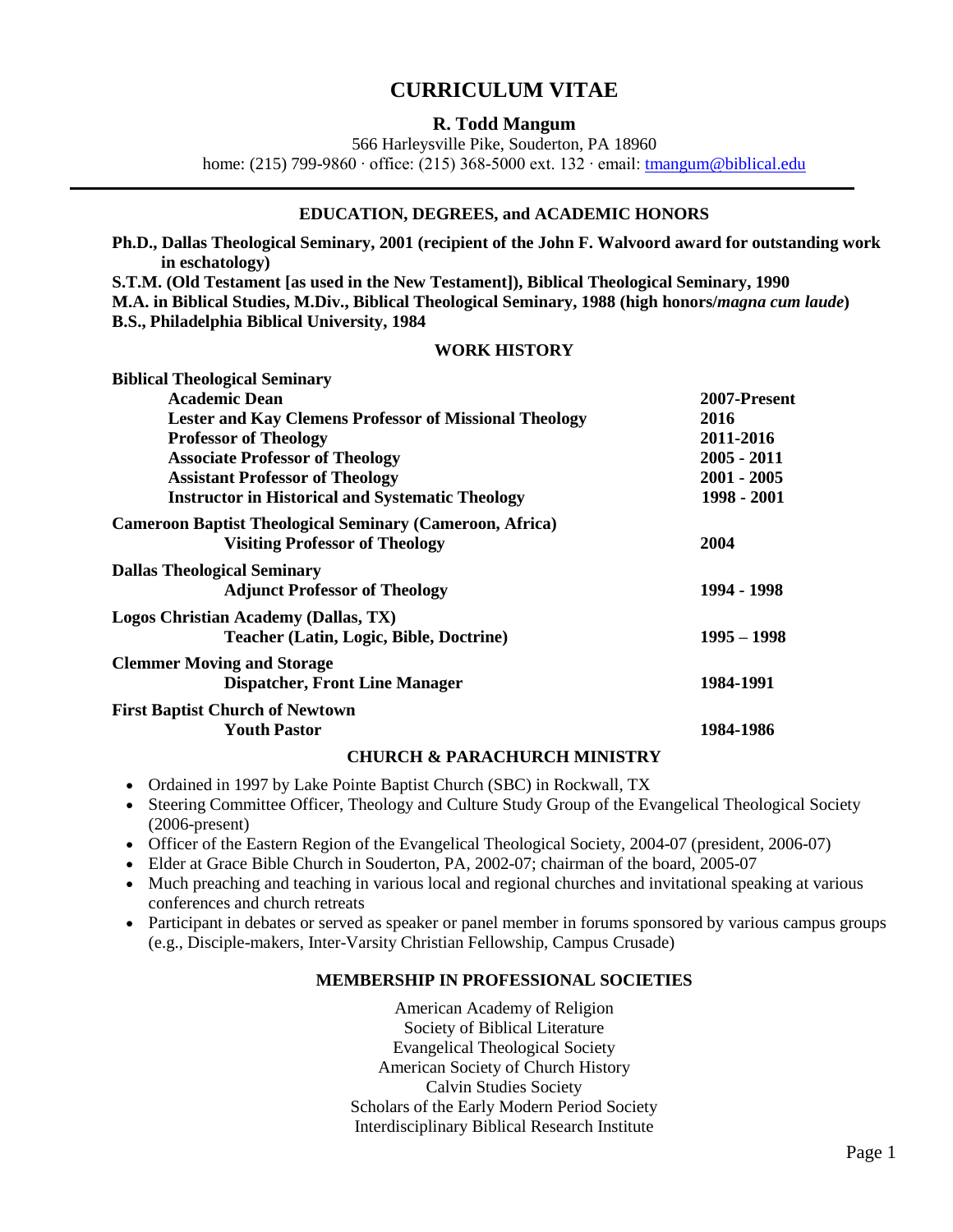# **ACCREDITATION AND PROFESSIONAL SERVICE AS ACADEMIC DEAN**

Visiting team chairman on the Association of Theological Schools (ATS) accreditation assessment committee for Seattle Pacific Seminary, initial visit (spring 2016)

Visiting team chairman on the Association of Theological Schools (ATS) accreditation assessment committee for Redeemer Theological Seminary, initial visit (spring 2013)

Academic Dean representative on the Association of Theological Schools (ATS) accreditation assessment committee for Briercrest College and Seminary (fall 2013)

Academic Dean representative on the Association of Theological Schools (ATS) accreditation assessment committee for Moody Bible Institute's seminary, initial visit (spring 2012)

### **ACADEMIC AND MINISTERIAL PRESENTATIONS AND LECTURES**

- "Church, State and American Politics; Republicans, Democrats and Evangelicals: A Clarification of Issues," Southwest Regional Conference of the Evangelical Theological Society, Dallas, TX (1995)
- "The Apologetic Rationale of Dispensationalism . . . with some second thoughts," National Conference of the Evangelical Theological Society," Philadelphia, PA (1995)
- "Why Dispensationalists Are So Obsessed with Eschatology: A Historical and Sociological Analysis," National Conference of the Evangelical Theological Society, Boston, MA (1999)
- "The Great Dispensationalist-Covenantalist Fall-Out," fall lectureship of the Interdisciplinary Biblical Research Institute, Hatfield, PA (2000)
- "A Future for Israel in Covenant Theology: The Untold Story," National Conference of the Evangelical Theological Society, Nashville, TN (2000)
- "Progressive Dispensationalism and the Pre-Trib Rapture," Dispensational Study Group of the Evangelical Theological Society, Nashville, TN (2000)
- "Can We Expect a Restoration of Levitical Animal Sacrifices?: A Progressive Dispensationalist Opinion," Eastern Regional Conference of the Evangelical Theological Society, Langhorne, PA (2001)
- "Seeing God at Work in Bittersweet Occasions (Scripture Text: Ezra 3:8-13)," Commencement Address, Logos Christian Academy, Dallas, TX (2002)
- "Is There a Reformed Way to Get the Benefits of the Atonement to 'Those Who Have Never Heard?'", National Conference of the Evangelical Theological Society, Toronto, Ontario, Canada (2002)
- "Leadership and Ministry in the 21st Century," Speaker for the Pastors' and Elders' Retreat of the Bible Fellowship denomination, Pinebrook Bible Conference Center, Stroudsburg, PA (2003)
- "Christian Duty and American Civic Duty: Mutually Exclusive, Merely Compatible or Mutually Reinforcing Concepts?" Eastern Regional Conference of the Evangelical Theological Society, Clarks Summit, PA (2004)
- "Living in Light of the Kingdom," Retreat for Faith Bible Fellowship Church of Harleysville, Twin Pines, PA (September 2009)
- "Today is the Day You Get Shot (Scripture Text: Psalm 127)," Commencement Address, Cameroon Baptist Theological Seminary, Cameroon, Africa (2004)
- "A Postmodern Conception of Truth and Evangelical Apologetics," Postmodern Study Group of the Evangelical Theological Society, San Antonio, TX (2004)
- "Religion ain't what it used to be: religious conviction and expression in a postmodern matrix," guest lecture for the faculty of Ursinus College, Collegeville, PA (2005)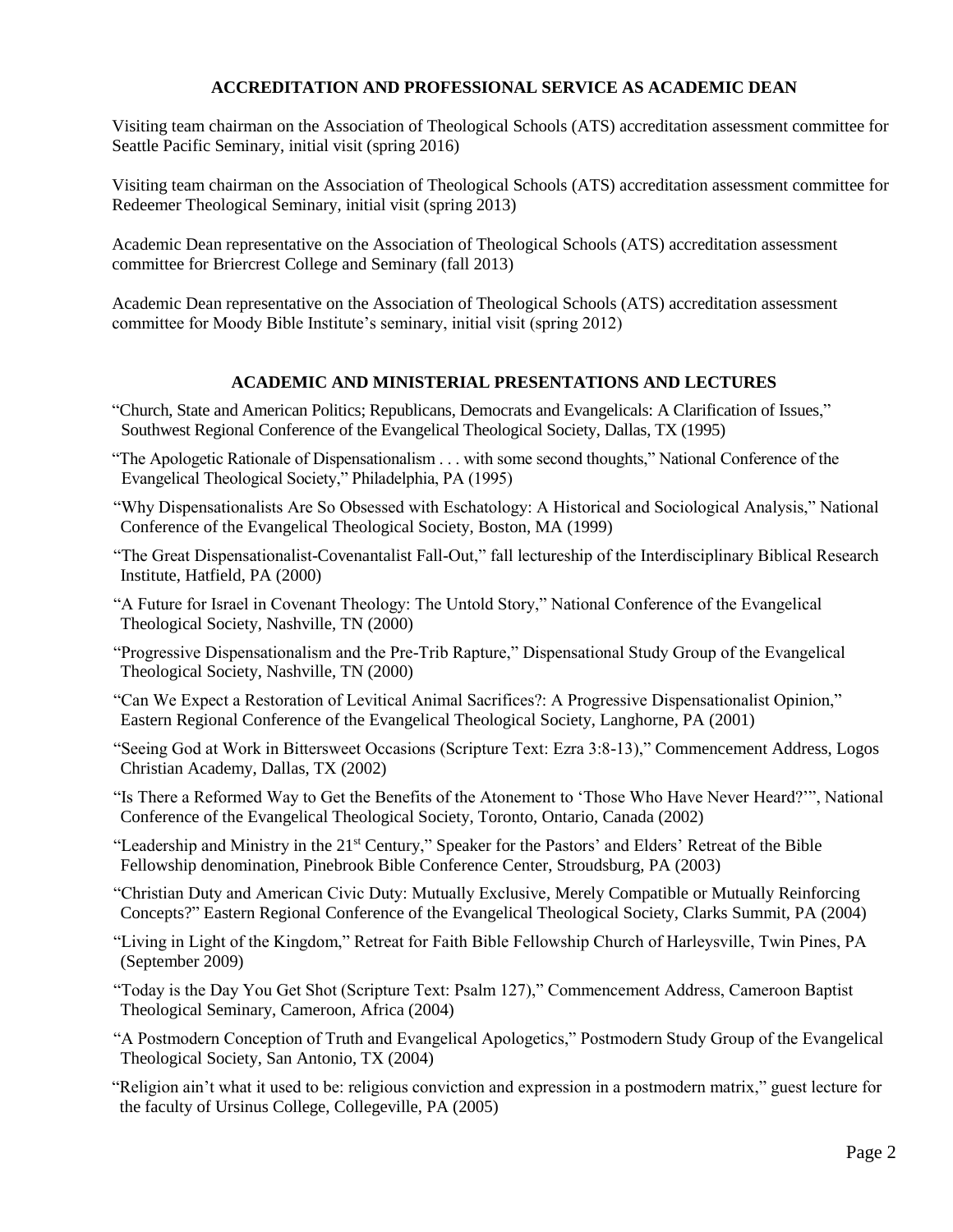- "Neighbor to Neibuhr: *Christ and Culture* in Postmodern Perspective," Theology and Culture Study Group of the Evangelical Theological Society, Washington, D.C. (2006)
- "Has Our Culture Changed So Much Really? (An Apologia for the 'Missional Turn'), Theology and Culture Study Group of the Evangelical Theological Society, San Diego, CA (2007)
- "Changing the World, One Network at a Time . . . Crouch's Call for Christian Courage to Cultivate and Create Culture — and Make a Better World," Theology and Culture Study Group of the Evangelical Theological Society, Providence, RI (2008).
- "How is Missional Christianity Any Different from the Social Gospel?", Eastern Region meeting of the Evangelical Theological Society, Conference Theme: "Social Justice," Lanham, MD (2009).
- "What are the Implications of Missional Christianity for the Local Church?", seminar for Hershey Evangelical Free Church, Hershey, PA (April, 2009).
- "Missional God, Missional People," Summer Bible Institute, Green Grove Baptist Church, Voorhees, NJ (July 2009).
- "What Does Faith Really Look Like?", Pinebrook Bible Conference, Bible Fellowship Church, Stroudsburg, PA (August 2009).
- "Three Kinds of Men in the World," Faith Bible Fellowship Church of Harleysville, Men's Retreat (September 2009).
- "Reading the Bible Missionally the 'Terrain of Scripture,'" Leadership Gathering of South Ridge Community Church, Clinton, NJ (spring and fall of 2009).
- "The Grace and God of the Old Testament," Adult Christian Education series, First Presbyterian Church of Ambler (PCUSA) (spring and fall of 2010).
- "The Dispensational-Covenantal Rift The Fissuring of  $20<sup>th</sup>$  Century Evangelical Theology," Dispensational Study Group of the Evangelical Theological Society, Annual Meeting, November 19, 2010.
- "Kingdom Come" series on the Kingdom and the Bible's teaching about the future, at South Ridge Community Church, Clinton, NJ (October-November 2011).
- "Why the 'new postmillennialism' really does merit a fresh look," Eastern Region Conference of the Evangelical Theological Society, Lancaster, PA (2012).
- "Lessons from the Life and Faith of St. Augustine," Adult Christian Education series, First Presbyterian Church of Ambler (PCUSA) (spring 2013).
- "The Co-Development of Inerrancy and Dispensational Premillennialism in Early Fundamentalism," National Conference of the Evangelical Theological Society, Baltimore, MD (fall, 2013).
- "Pluralism, Falsehood(s), and the Lordship of Christ (Or, "How 'Univocal' is the New Testament's teaching on the Lordship of Christ?")," Eastern Region Conference of the Evangelical Theological Society, Baltimore, MD (spring, 2014).
- "Why Trust the Bible" as part of a "Christianity Confronts the Critics" series as South Ridge Community Church, Clinton, NJ (February, 2015).
- "Disclosed: The book of Revelation," South Ridge Community Church, Clinton, NJ (April-May, 2016)
- "Living Wisely in a Foolish World Proverbs for Today," Pinebrook Bible Conference, Bible Fellowship Church, Stroudsburg, PA (August 2016).